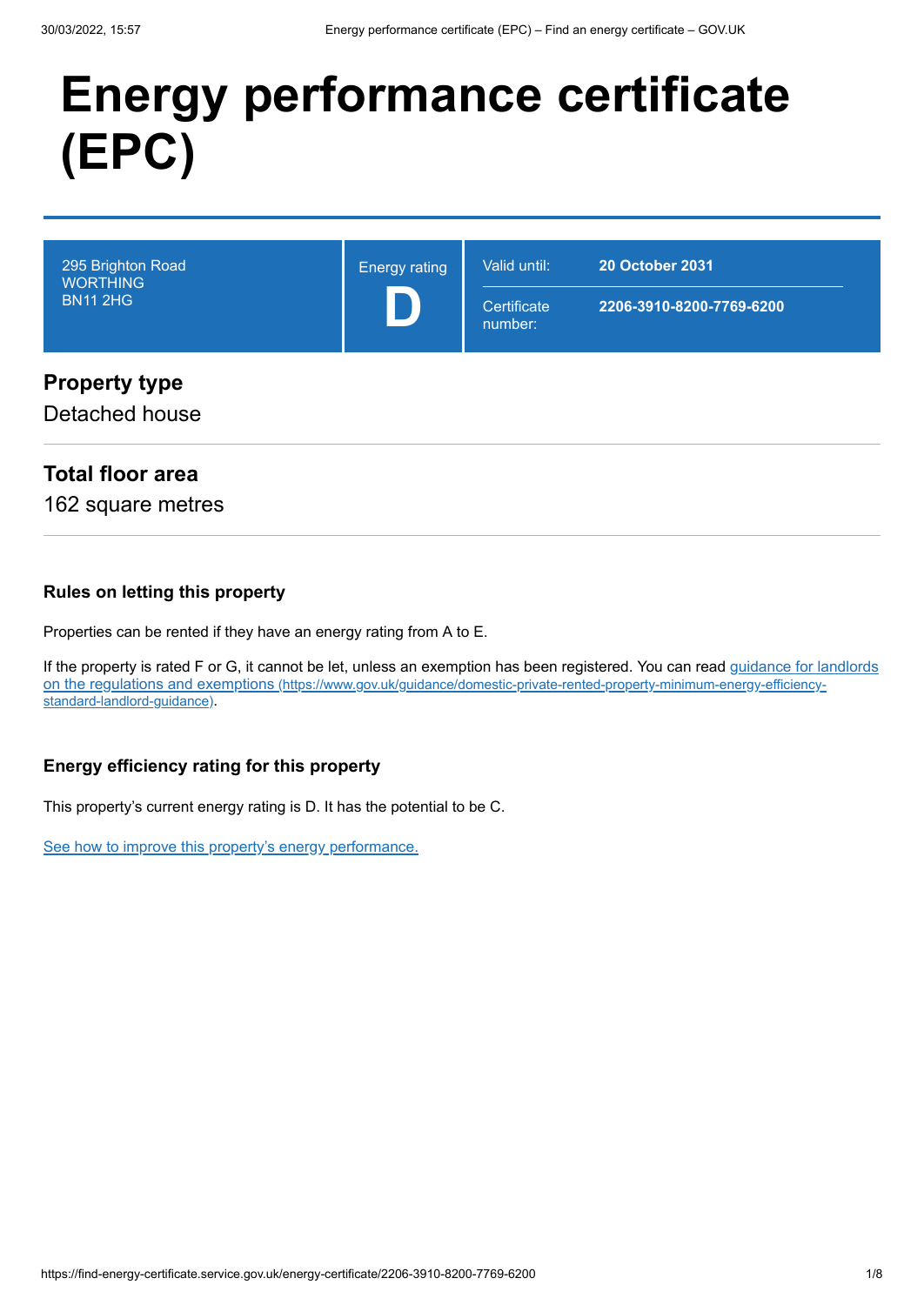| <b>Score</b> | <b>Energy rating</b> | <b>Current</b> | <b>Potential</b> |
|--------------|----------------------|----------------|------------------|
| $92 +$       | A                    |                |                  |
| 81-91        | В                    |                |                  |
| 69-80        | $\mathbf C$          |                | 78   C           |
| 55-68        | D                    | 65 <br>D       |                  |
| 39-54        | Е                    |                |                  |
| $21 - 38$    | F                    |                |                  |
| $1 - 20$     | G                    |                |                  |

The graph shows this property's current and potential energy efficiency.

Properties are given a rating from A (most efficient) to G (least efficient).

Properties are also given a score. The higher the number the lower your fuel bills are likely to be.

For properties in England and Wales:

- the average energy rating is D
- the average energy score is 60

#### **Breakdown of property's energy performance**

This section shows the energy performance for features of this property. The assessment does not consider the condition of a feature and how well it is working.

Each feature is assessed as one of the following:

- very good (most efficient)
- good
- average
- poor
- very poor (least efficient)

When the description says "assumed", it means that the feature could not be inspected and an assumption has been made based on the property's age and type.

| <b>Feature</b> | <b>Description</b>                             | Rating  |
|----------------|------------------------------------------------|---------|
| Wall           | Cavity wall, as built, no insulation (assumed) | Poor    |
| Wall           | Cavity wall, as built, insulated (assumed)     | Good    |
| Roof           | Pitched, 100 mm loft insulation                | Average |

https://find-energy-certificate.service.gov.uk/energy-certificate/2206-3910-8200-7769-6200 2/8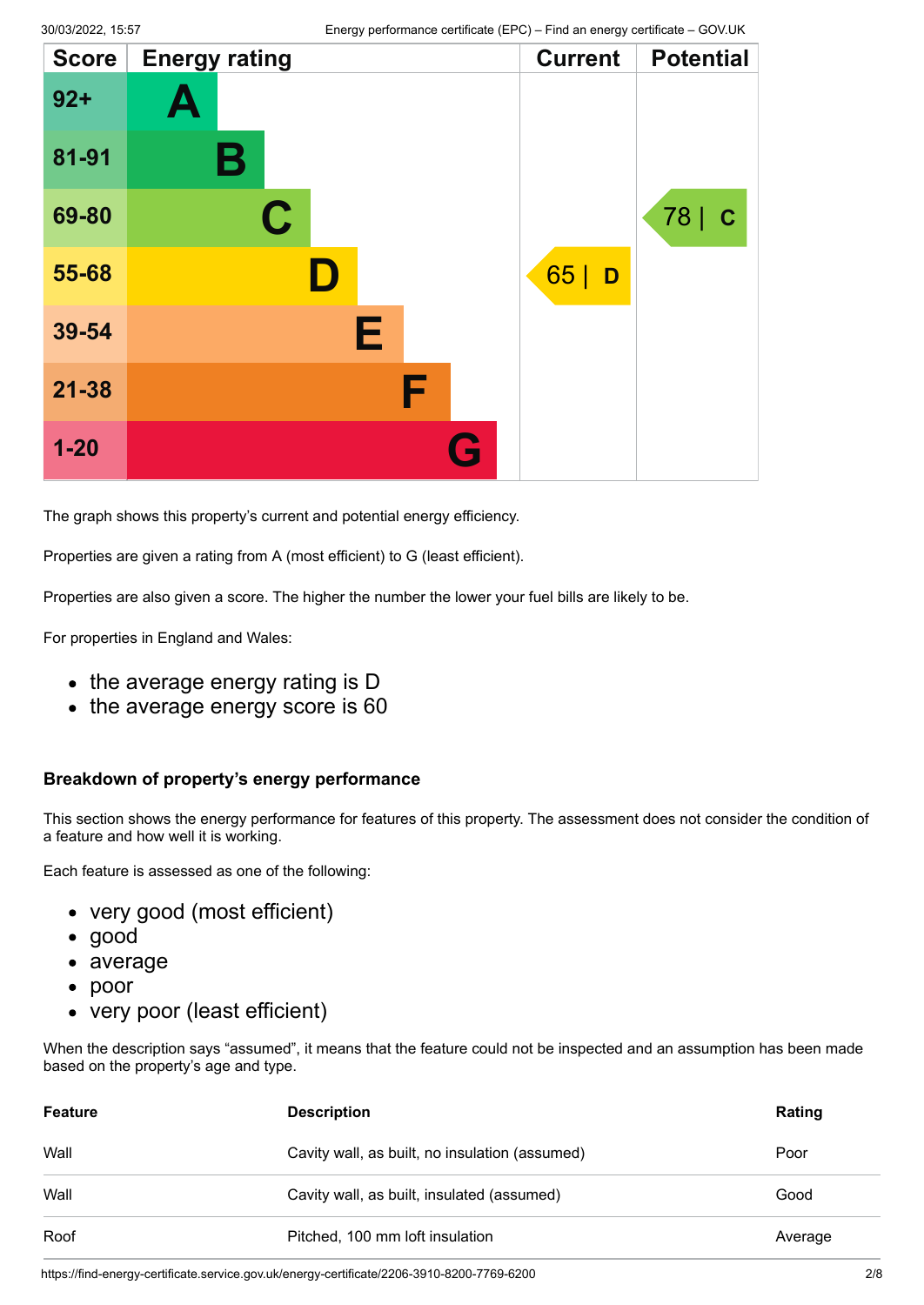30/03/2022, 15:57 Energy performance certificate (EPC) – Find an energy certificate – GOV.UK

| <b>Feature</b>       | <b>Description</b>                          | Rating    |
|----------------------|---------------------------------------------|-----------|
| Roof                 | Flat, insulated (assumed)                   | Average   |
| Window               | Fully double glazed                         | Good      |
| Main heating         | Boiler and radiators, mains gas             | Good      |
| Main heating control | Programmer, room thermostat and TRVs        | Good      |
| Hot water            | From main system                            | Good      |
| Lighting             | Low energy lighting in 78% of fixed outlets | Very good |
| Floor                | Suspended, no insulation (assumed)          | N/A       |
| Floor                | Solid, limited insulation (assumed)         | N/A       |
| Secondary heating    | Room heaters, dual fuel (mineral and wood)  | N/A       |

# **Primary energy use**

The primary energy use for this property per year is 196 kilowatt hours per square metre (kWh/m2).

What is primary energy use?

# **Additional information**

Additional information about this property:

- Cavity fill is recommended
- Dwelling may be exposed to wind-driven rain

#### **Environmental impact of this property**

This property's current environmental impact rating is D. It has the potential to be C.

Properties are rated in a scale from A to G based on how much carbon dioxide (CO2) they produce.

Properties with an A rating produce less CO2 than G rated properties.

## **An average household produces**

6 tonnes of CO2

## **This property produces**

#### 5.8 tonnes of CO2

# **This property's potential production**

#### 3.4 tonnes of CO2

By making the [recommended changes](#page-4-0), you could reduce this property's CO2 emissions by 2.4 tonnes per year. This will help to protect the environment.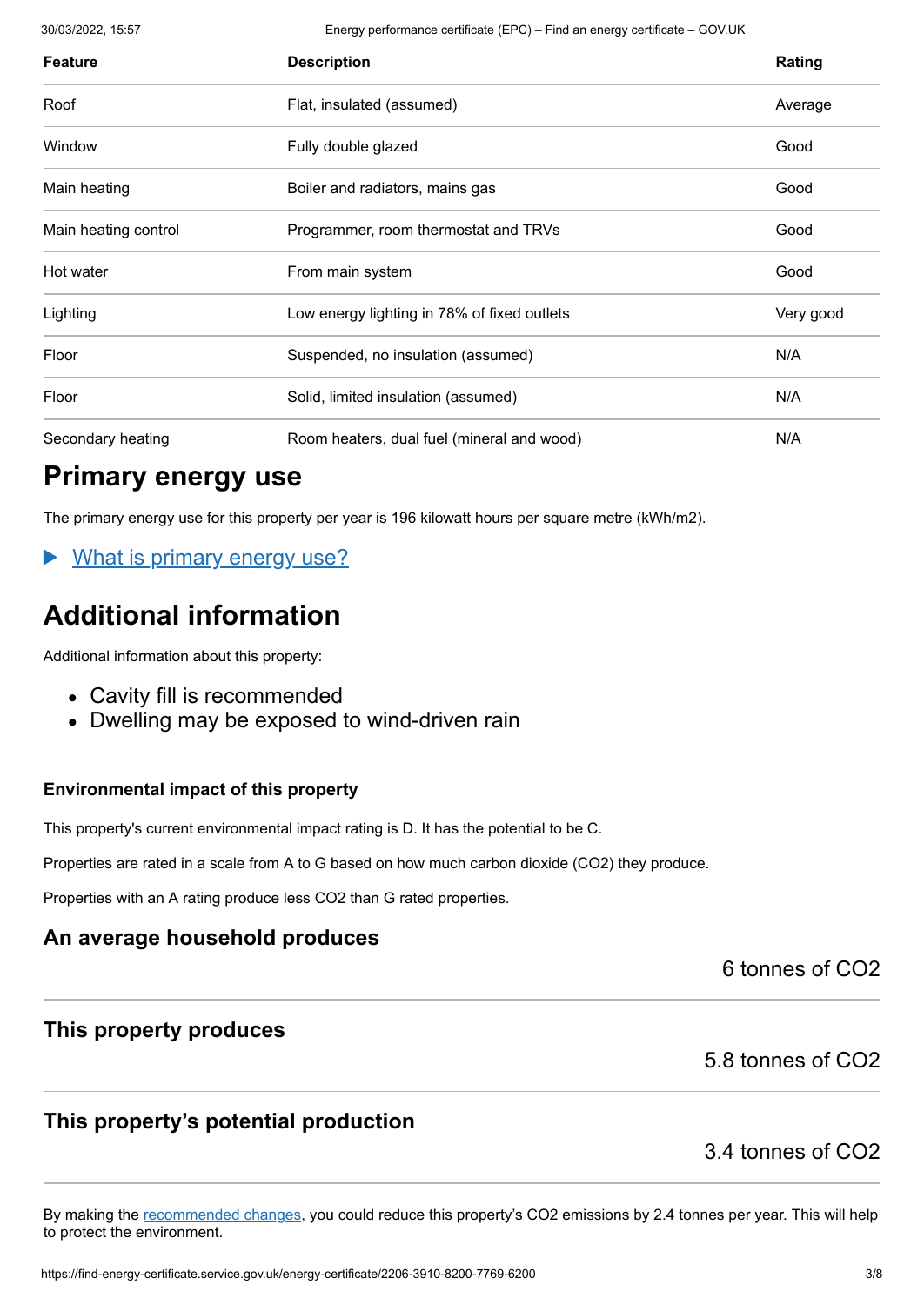30/03/2022, 15:57 Energy performance certificate (EPC) – Find an energy certificate – GOV.UK

Environmental impact ratings are based on assumptions about average occupancy and energy use. They may not reflect how energy is consumed by the people living at the property.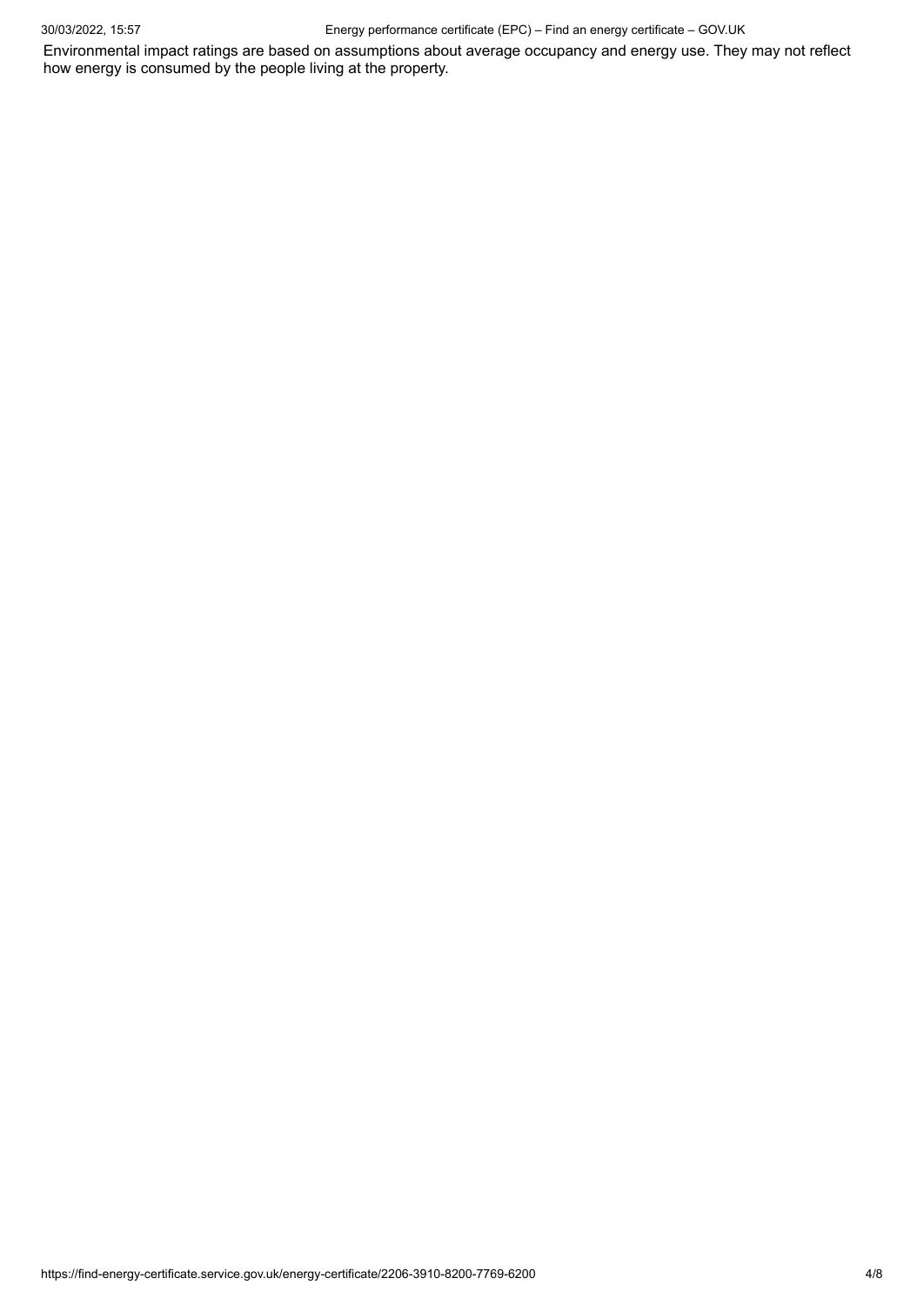#### <span id="page-4-0"></span>**How to improve this property's energy performance**

Making any of the recommended changes will improve this property's energy efficiency.

Potential energy rating **C** If you make all of the recommended changes, this will improve the property's energy rating and score from D (65) to C (78). **Recommendation 1: Cavity wall insulation** Cavity wall insulation **Typical installation cost** £500 - £1,500 **Typical yearly saving** £109 **Potential rating after carrying out recommendation 1** 69 | C **Recommendation 2: Floor insulation (suspended floor)** Floor insulation (suspended floor) **Typical installation cost** £800 - £1,200 What is an energy rating?

**Typical yearly saving**

#### **Potential rating after carrying out recommendations 1 and 2**

71 | C **Recommendation 3: Solar water heating**

Solar water heating

## **Typical installation cost**

£4,000 - £6,000

## **Typical yearly saving**

£75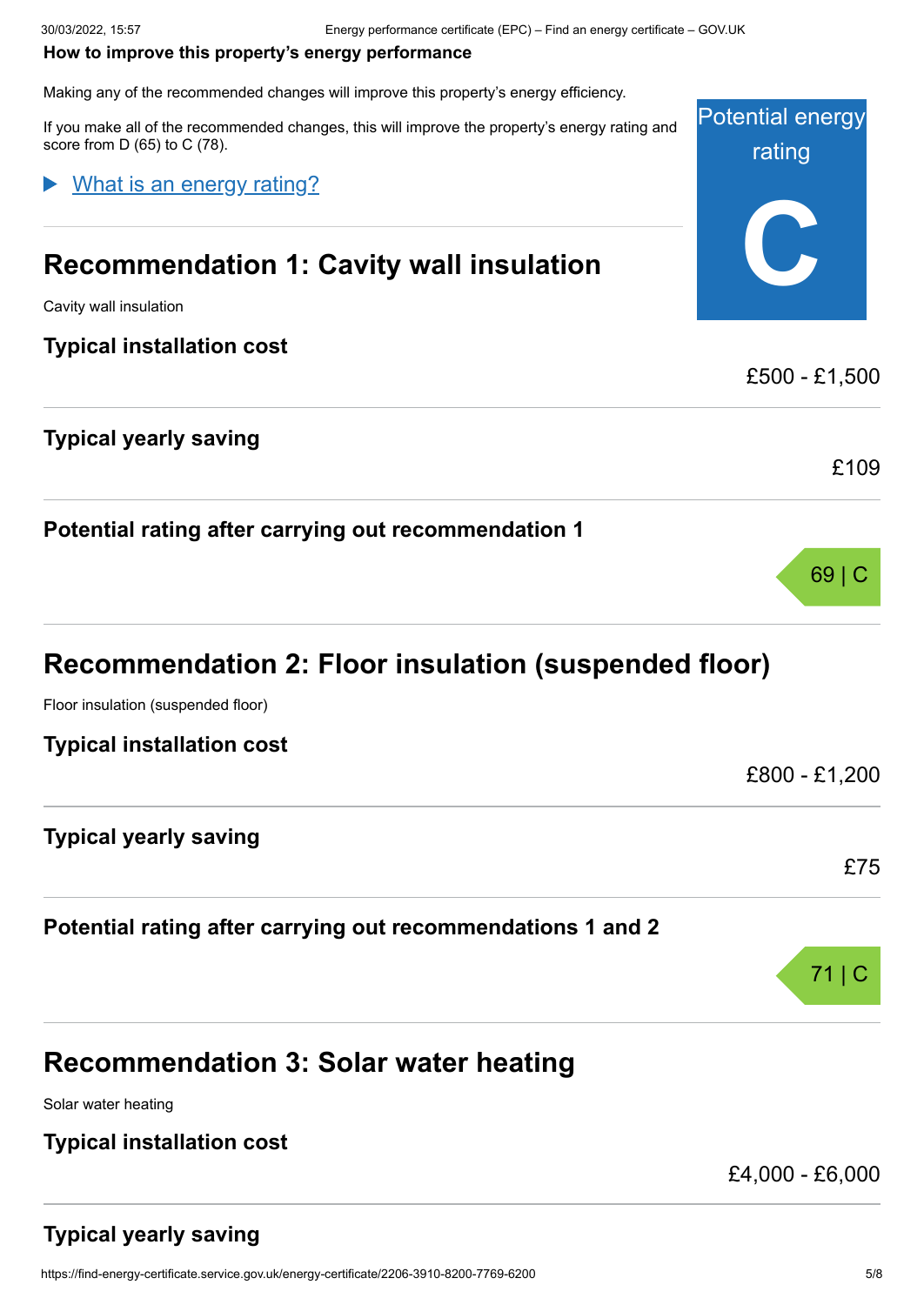# **Potential rating after carrying out recommendations 1 to 3** 72 | C **Recommendation 4: Solar photovoltaic panels, 2.5 kWp** Solar photovoltaic panels **Typical installation cost** £3,500 - £5,500 **Typical yearly saving** £389 **Potential rating after carrying out recommendations 1 to 4** 78 | C **Paying for energy improvements** [Find energy grants and ways to save energy in your home.](https://www.gov.uk/improve-energy-efficiency) (https://www.gov.uk/improve-energy-efficiency) **Estimated energy use and potential savings Estimated yearly energy cost for this property** £1195 **Potential saving** £227

The estimated cost shows how much the average household would spend in this property for heating, lighting and hot water. It is not based on how energy is used by the people living at the property.

The estimated saving is based on making all of the recommendations in [how to improve this property's energy performance.](#page-4-0)

For advice on how to reduce your energy bills visit Simple Energy Advice [\(https://www.simpleenergyadvice.org.uk/\)](https://www.simpleenergyadvice.org.uk/).

# **Heating use in this property**

Heating a property usually makes up the majority of energy costs.

## **Estimated energy used to heat this property**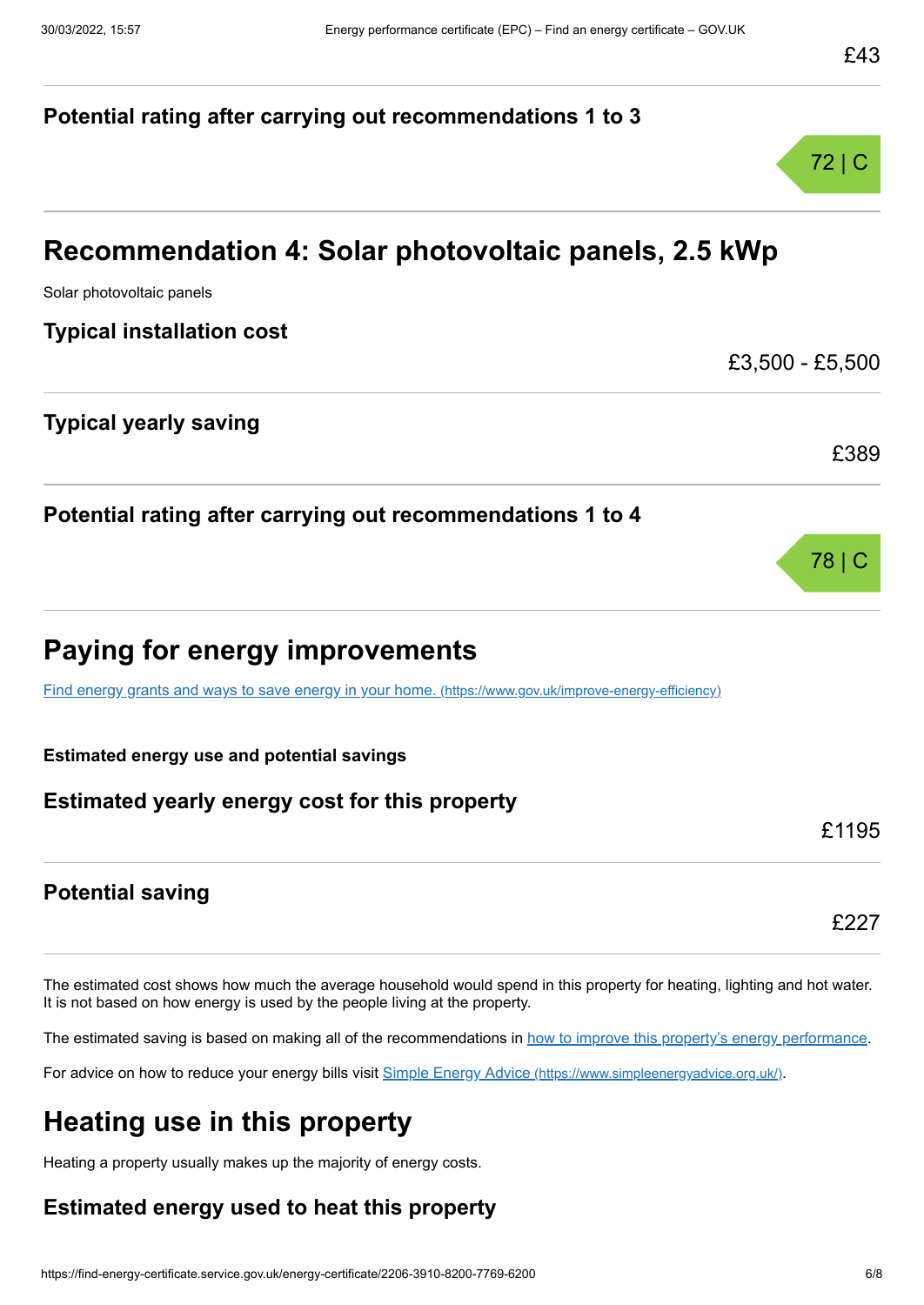#### 30/03/2022, 15:57 Energy performance certificate (EPC) – Find an energy certificate – GOV.UK

## **Space heating**

#### 18107 kWh per year

## **Water heating**

#### 2888 kWh per year

#### **Potential energy savings by installing insulation**

**Type of insulation Amount of energy saved Loft insulation** 6.1 **Communist Example 2.1 Communist Example 2.579 kWh per year Cavity wall insulation** 2438 kWh per year

You might be able to receive Renewable Heat Incentive payments [\(https://www.gov.uk/domestic-renewable-heat-incentive\)](https://www.gov.uk/domestic-renewable-heat-incentive). This will help to reduce carbon emissions by replacing your existing heating system with one that generates renewable heat. The estimated energy required for space and water heating will form the basis of the payments.

#### **Contacting the assessor and accreditation scheme**

This EPC was created by a qualified energy assessor.

If you are unhappy about your property's energy assessment or certificate, you can complain to the assessor directly.

If you are still unhappy after contacting the assessor, you should contact the assessor's accreditation scheme.

Accreditation schemes are appointed by the government to ensure that assessors are qualified to carry out EPC assessments.

# **Assessor contact details**

#### **Assessor's name**

Richard House

#### **Telephone**

01903 248490

#### **Email**

[accounts@inspectus.co.uk](mailto:accounts@inspectus.co.uk)

# **Accreditation scheme contact details**

#### **Accreditation scheme**

Elmhurst Energy Systems Ltd

#### **Assessor ID**

EES/019632